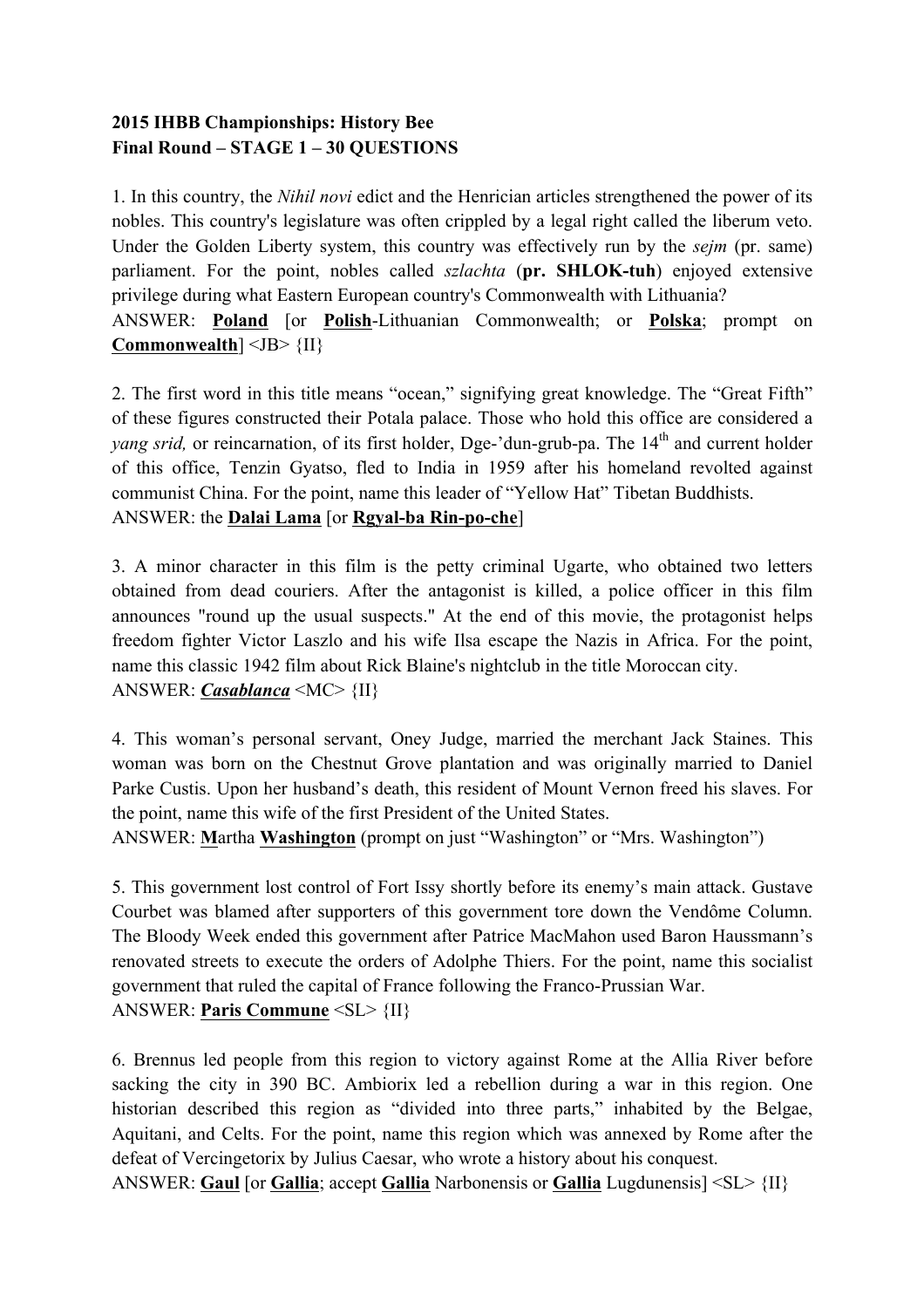7. In this country, the key transport hub of Debaltseve was recently taken over by separatist fighters. The Minsk Protocol was meant to stop the war in this country, but fighting has continued in the Donbass region. In 2014, Russia annexed the Crimean Peninsula from this country. For the point, name this Eastern European country currently experiencing a civil war in its eastern regions, whose capital is Kiev.

## ANSWER: **Ukraine**

8. One writer in this language claimed that a wad of cotton placed next to fire burns because of God, not fire, in a twenty-chapter work attacking an entire school of thought, incurring the blistering response *The Incoherence of the Incoherence*. Writers in this language translated Aristotle, thereby keeping Greek thought alive during the Dark Ages. For the point, name this language of al-Kindi, which flourished in medieval Cairo and Baghdad. ANSWER: **Arabic** [or al-**arabi**yyah] <AG> {II}

9. One archeological site in this country contained a "well" called the Sacred Cenote, where adherents prayed to the rain god Chac. Another archaeological site in this country contains the Avenue of the Dead, the Temple of the Sun, and the Temple of the Moon. For the point, name this country which contains the Mayan ruins of Palenque and Chichen Itza and the Aztec ruins of Tenochtitlan.

## ANSWER: **Mexico**

10. **Warning: two answers required.** One of these two countries built the Göta Canal so ships could avoid tolls levied by the other. In 2000 a bridge opened which connected these two countries across the Øresund. These are the two southernmost of the 3 modern-day countries originally part of the Kalmar Union. For the point, name these two countries whose cities of Malmö and Copenhagen are linked by a bridge and tunnel.

ANSWER: Kingdom of **Sweden** and Kingdom of **Denmark** [accept **Sverige** for "Sweden" and **Danmark** for "Denmark"] <KG> {II}

11. This city is where Jeff Widener took a famous photograph of a man returning home from a shopping trip in 1989. During the late 1970s, an edifice in this city was plastered with bigcharacter posters, an effort called the "Democracy Wall". This city where a man stood in front of a column of tanks and prevented their passage; that photograph was taken during protests at this city's Tiananmen Square. For the point, name this capital city of China. ANSWER: **Beijing**

12. The perpetrators of this event read their proclamation at the General Post Office. It included fierce fighting at Mount Street Bridge. This event began three days after the arrest of Sir Roger Casement, and was led by Tom Clarke and Patrick Pearse. The year after this event, Eamon de Valera became president of Sinn Féin (**pr. shin fain**). For the point, name this Dublin insurrection named for a holiday in 1916.

ANSWER: **Easter Rising** [or **Easter Rebellion**; accept similar answers] <SH> {II}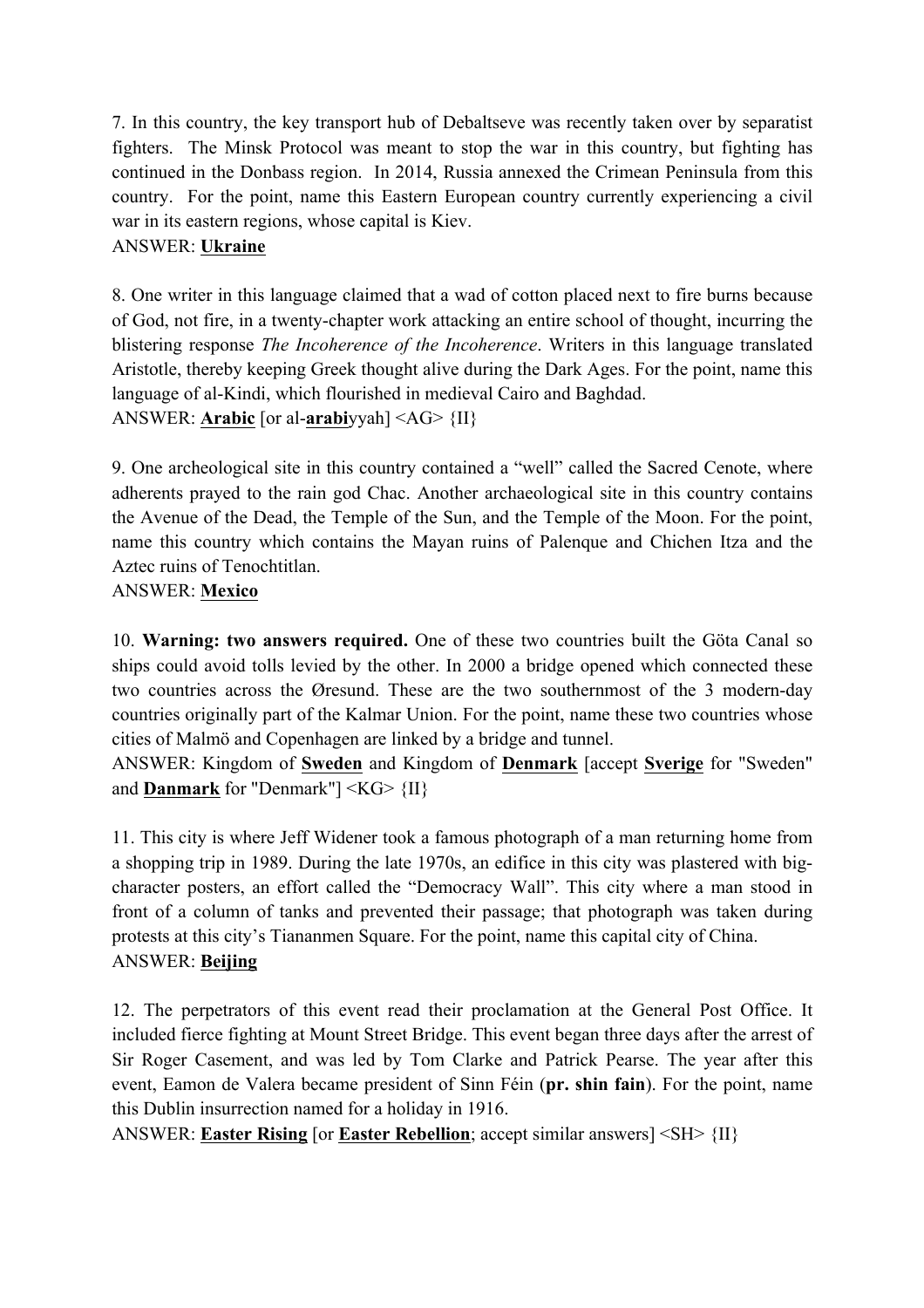13. This leader carried out the Virgin Lands campaign to increase agricultural productivity. He's not John Kennedy, but this leader also once debated with Richard Nixon in the so-called Kitchen Debate. In an appearance at the United Nations, this leader banged his shoe on the table to emphasize his point. He denounced the cult of personality of his predecessor in the "secret speech". For the point, name this Soviet premier during the Cuban Missile Crisis, who succeeded Stalin.

## ANSWER: Nikita **Khrushchev**

14. Members of this religion were attacked by the 969 Movement in the Rakhine State Riots. The majority of the Rohingya in Myanmar follow this religion. Members of the BJP were accused of promoting riots targeting members of this religion in Gujarat. During the  $15<sup>th</sup>$ century, this religion's adherents increased in number in the Balkan Peninsula and declined in the Iberian Peninsula. For the point, name this minority religion in India and the majority religion in Indonesia.

ANSWER: **Islam** [accept word forms like **Muslim**s]

15. This position shared power with the secretive Council of Ten and a body called the Quarantia. At the age of ninety, a blind holder of this position engineered the sack of Zara and redirected the Fourth Crusade to Constantinople; that holder of this position was Enrico Dandolo. The palace where members of this position lived is located next to Piazza San Marco. For the point, name this title for leaders of the "Most Serene Republic" of Venice. ANSWER: **doge**s [prompt on answers like **ruler of Venice**] <JB> {II}

16. According to contemporary accounts, an early ruler of this country threw two columns off of his ship and settled where they landed. This country was absorbed by another in the Old Covenant, which was signed after a long war called the Sturlung Era and left it under Norwegian rule. The oldest parliament in the world is this country's Althing, and it was occupied by Britain in World War II. For the point, name this small volcanic country in the North Atlantic Ocean.

#### ANSWER: **Iceland**

17. This man became President with his "110 Propositions" after becoming leader of his party in the Epinay Congress. This person abolished the death penalty with the Badinter Act. He ordered a bombing of a group who criticized his nuclear weapons testing in the South Pacific and allied with other coalitions in two "Cohabitations." For the point, name this French Socialist Prime Minister who ordered the sinking of the Greenpeace Ship "Rainbow Warrior."

ANSWER: Francois Maurice Adrien Marie **Mitterrand** <JZ> {II}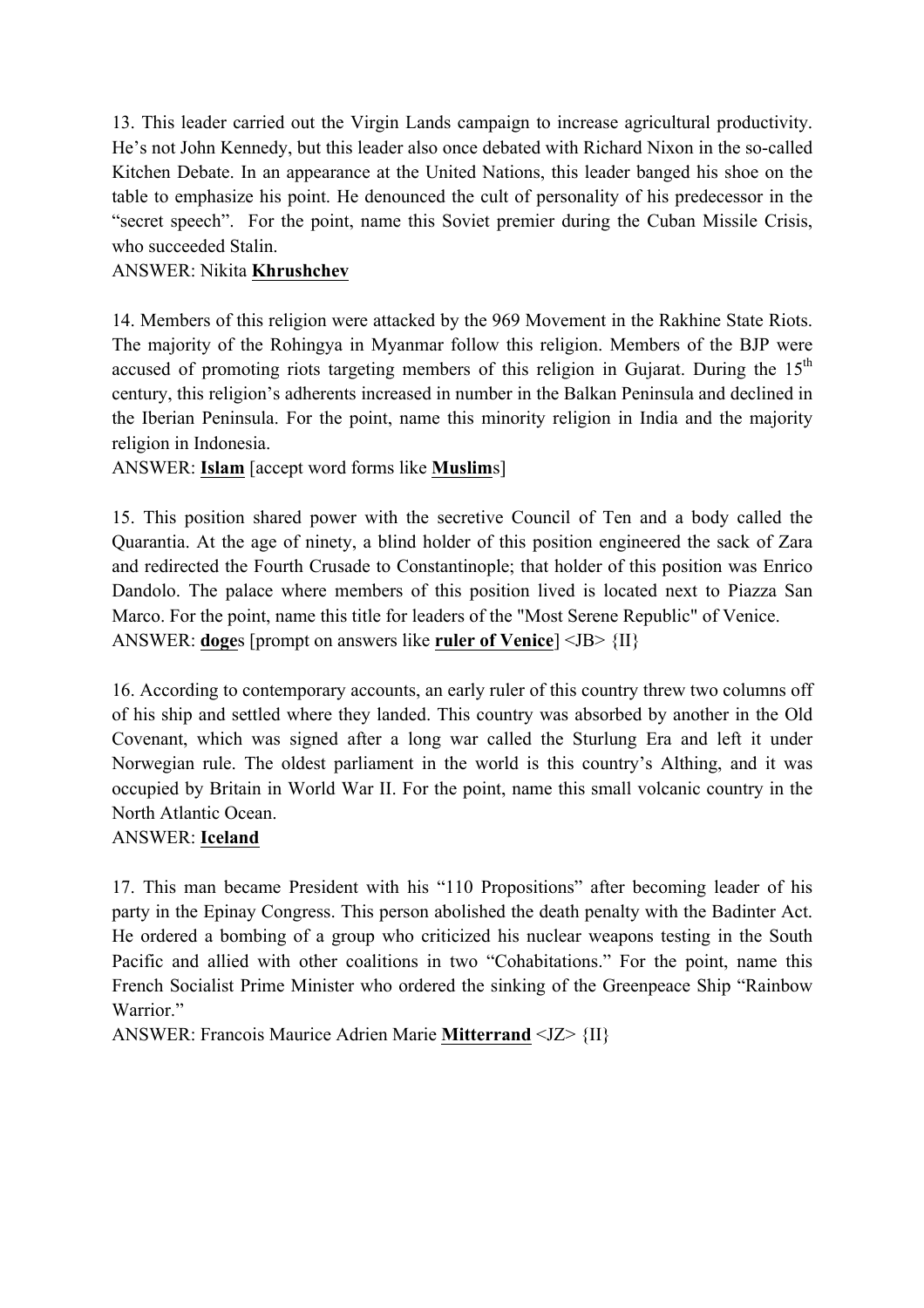18. One person with this first name orchestrated the St. Bartholomew's Day Massacre as regent to Charles IX. A ruler with this first name issued the "Toleration of All Faiths Edict." That ruler of this name faced a revolt led by a false Peter III and presided over the second and third partitions of Poland. For the point, give this female name common to a French queen from the Medici and a "great" empress of Russia.

# ANSWER: **Catherine** [or Ye**katarina**]

19. This organization's founder and six companions took vows at Montmartre. One leader of this organization, Claudio Aquaviva, published its *Ratio Studiorum,* or "plan of studies." The founder of this order was a Spanish soldier who was wounded in battle and wrote the *Spiritual Exercises.* This religious order has overseen Boston College and Georgetown University in the USA. For the point, name this Catholic order founded by St. Ignatius of Loyola.

ANSWER: **Jesuit**s [or **Society of Jesus**] <SH> {II}

20. Children in this city state were ritually whipped during a contest to steal cheese from Artemis' temple. The Eurypontid and Agiad dynasties ruled this city-state, which was partially governed by a legislative body of 30 elder men called the *gerousia*. Xerxes I won a battle over a force containing 300 hoplites from this city-state at a narrow pass in 480 BCE. For the point, name this city-state led by Leonidas at the Battle of Thermopylae. ANSWER: **Sparta**

21. The second ruler of this empire was defeated at Kannauj by Sher Shah of Sur; his son defeated the usurper Hemu. It reached its greatest size after the Deccan kingdoms of Bijapur and Golconda were conquered by Aurangzeb. This empire was founded by a man who defeated the Delhi Sultanate at the First Battle of Panipat, Babur. Its greatest ruler was Babur's grandson, Akbar. For the point, name this Indian empire whose name reflects its Mongol origins.

ANSWER: **Mughal** Empire <SH> {II}

22. Harold Ickes and Eleanor Roosevelt arranged for an event here which the Daughters of the American Revolution had prohibited from taking place at Constitution Hall. In that 1939 event, black singer Marian Anderson performed on the steps of this location. This location contains the most famous work of sculptor Daniel Chester French. Martin Luther King's "I Have a Dream" speech was given in front of, for the point, what structure on Washington D.C.'s National Mall that honors the  $16<sup>th</sup>$  President?

ANSWER: **Lincoln Memorial** [prompt on **National Mall** until mentioned] <MC> {II}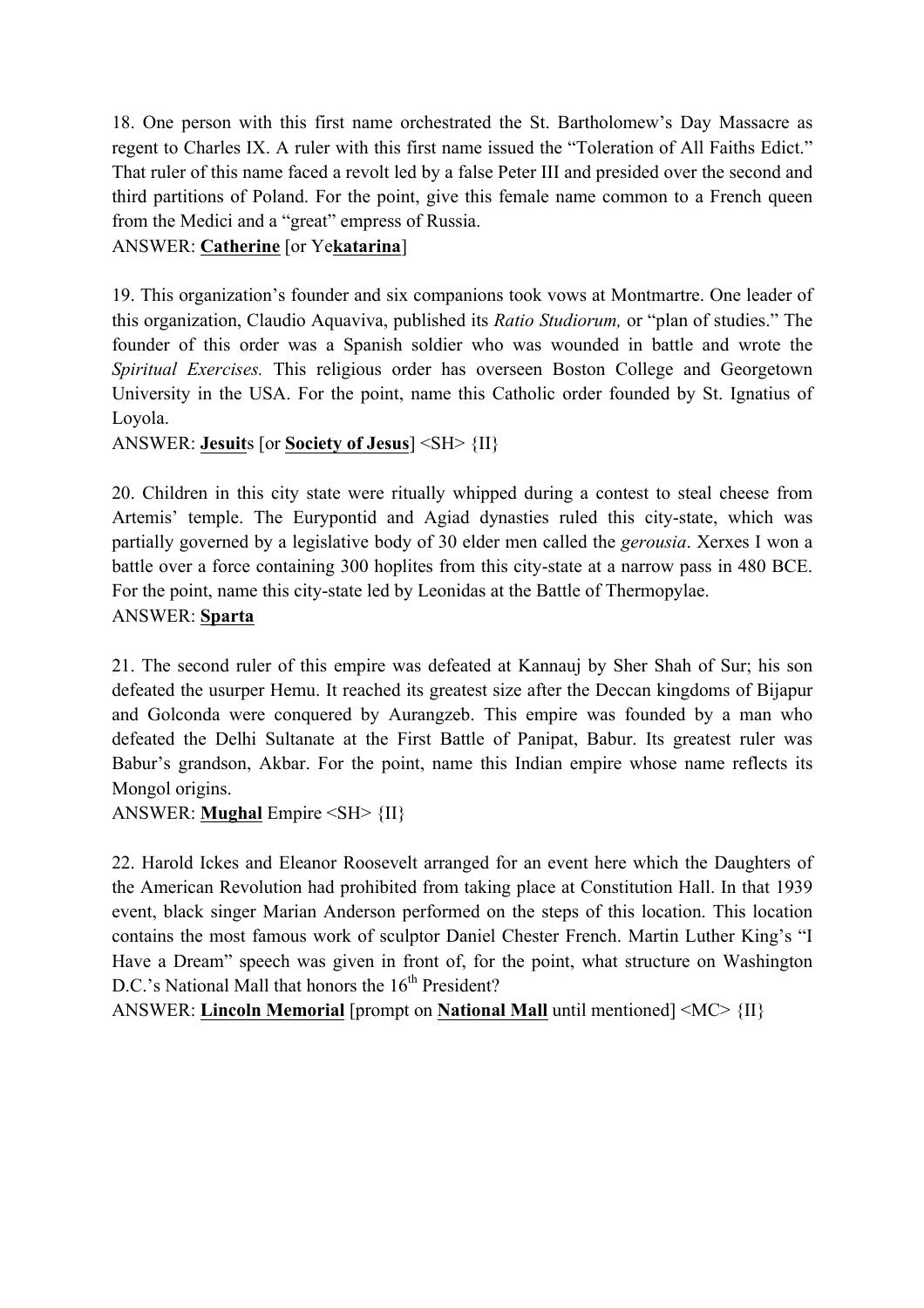23. One of this kingdom's dynasties was created after John I won the Battle of Aljubarrota. The earlier Battle of Ourique (**pr. oo-REE-kay**) led to the creation of this kingdom by Afonso Henriques. This kingdom, which was ruled by the Aviz Dynasty, was granted all new lands east of a meridian line determined by Pope Alexander VI in the Treaty of Tordesillas (**pr. tor-diss-EE-uhs**). For the point, name this European kingdom that was led by Prince Henry the Navigator and which sponsored Bartolemeu Dias and Vasco da Gama. ANSWER: Kingdom of **Portugal** and the Algarves <SL> {II}

24. A foreign minister of this former country, Edvard Kardelj, was the main architect of its "socialist self-management" policy. The Non-Aligned Movement was founded in its capital and during World War II, this country's Chetniks helped maintain a fierce resistance to the Nazi occupation. In 1948, this communist country split ideologically from the Soviet Union. It was first led by the former partisan Josip Broz Tito, and its constituent republics included Croatia and Serbia. For the point, name this Balkan nation that broke up in 1991.

ANSWER: Socialist Federal Republic of **Yugoslavia** [or Socijalisticka Federativna Republika **Jugoslavija**]

25. This man announced a program known as the Four Modernizations. Zhou Enlai suggested that this man be rehabilitated following his purging during the Cultural Revolution. This man proposed the "one country, two systems" arrangement, and he gained power by outmaneuvering Hua Guofeng in 1978. For the point, identify this leader of China who oversaw the PRC's economic liberalization in the 1980s as well as the Tiananmen Square massacre.

ANSWER: **Deng** Xiaoping (accept pronunciation of either "Dung" or "Deng") [or **Teng** Hsiao-p'ing]  $\langle ED \rangle$  {II}

26. This man gave an early description of chiral molecules by separating crystals of tartaric acid. This man used a swan-neck flask to disprove spontaneous generation, and he also invented vaccines against anthrax and diphtheria. His work with the French child Joseph Meister helped lead to a new treatment for rabies. For the point, name this French scientist who developed the germ theory of disease and names a process to sterilize milk. ANSWER: Louis **Pasteur**

27. The president of this organization has traditionally been an American, such as Paul Wolfowitz and Robert McNamara. Jim Yong Kim currently heads this organization, whose chief economists have included Joseph Stieglitz. The precursor to this agency, along with the IMF, was created at the Bretton Woods Conference. For the point, name this international organization that provides loans to developing countries.

## ANSWER: **World Bank**